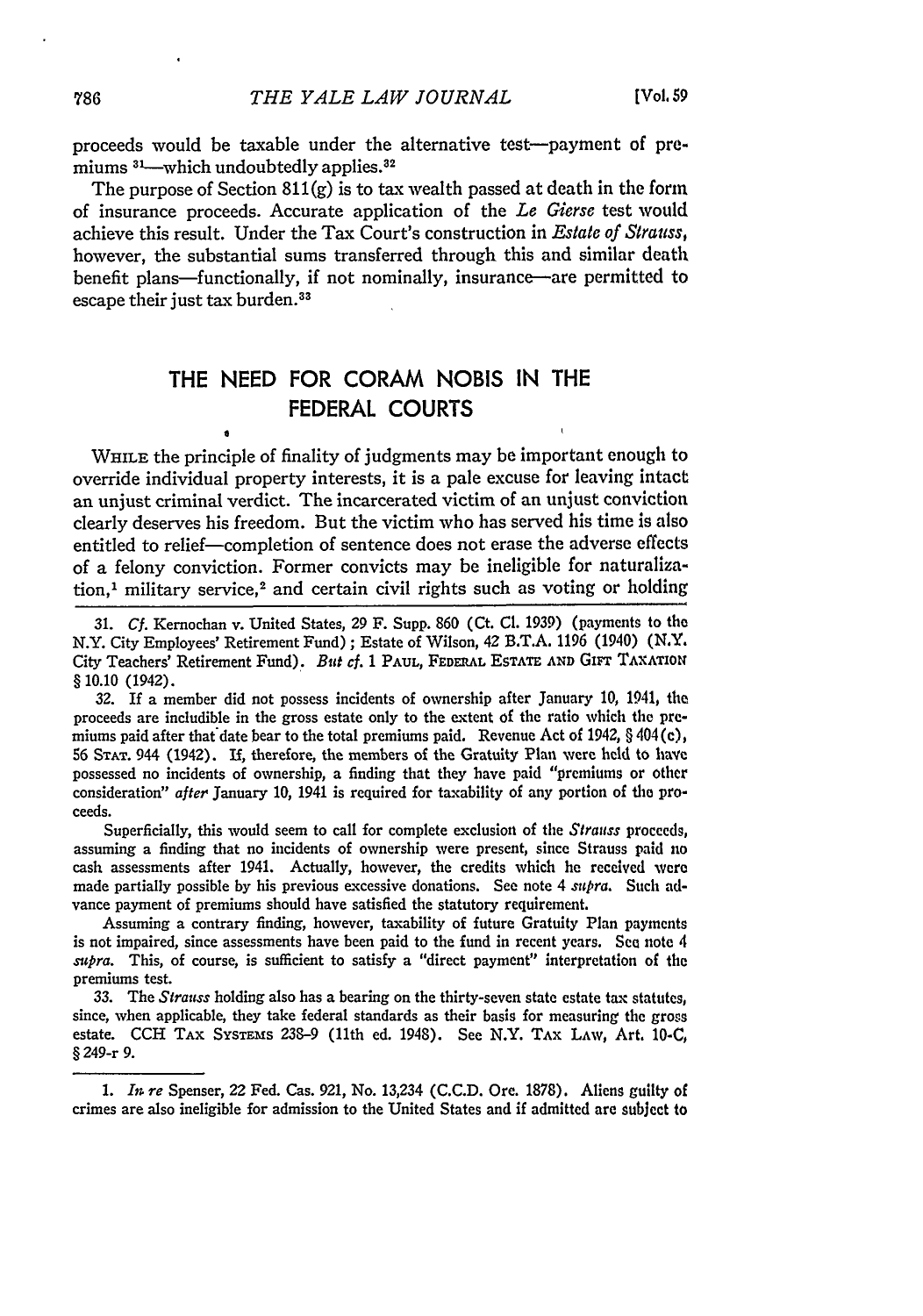office. 3 They may be expelled from or denied access to such professions as law and medicine.4 And they are in danger of stiff sentences for any subsequent conviction in states having recidivist statutes.<sup>5</sup> Both state and federal courts allow an accused additional opportunities to attack a conviction even after he has lost on direct appeal. Some state courts, however, extend opportunities to ex-prisoners which federal courts do not.

In addition to habeas corpus, which is available only to prisoners, relief in some state courts may be obtained through the common law writ of error *coram nobis.<sup>6</sup>*This writ may be brought in the sentencing trial court any

deportation even though they have been pardoned. **3** *DrEVT* OF **JUSTIcE,** SURvEY **oF** Rz-**LEASE PROCEDUREs** [hereafter cited as **SuRvEY]** 289 (1939).

2. Originally ex-felons were absolutely barred from military service. **19 STAT.** 242 **(1877).** Subsequently an exception was made with respect to pardoned convicts. But in **1938,** this exception was withdrawn. **39** Ops. ATr'y **GEN. 132 (1938).** Shortly after the outbreak of World War II, conferences between correction workers and the War **De**partment resulted in amendment of the statute to allow the Secretary of War to exercise his discretion in the admission of ex-felons. 55 **STAT. 606** (1941), **10 U.S.C.** § **622** (1946). Under this amendment, paroled and pardoned convicts entered the armed forces during World War II and served honorably, refuting contentions that they were untrustworthy. See generally **DRESSLER,** PAROLEES **IN THE** *ARmED* FoRCES (1948).

3. In addition ex-felons may be incompetent as witnesses or jurors. At present, pardon is the only way in which these rights can be restored. 3 SuRvEY **270** *et seq.* See appeal made on behalf of conscientious war objectors, N.Y. Times, Dec. **19,** 1949, **p.** *5,* col. 4.

To restore lost civil rights, some states grant pardons several years after release, while in Pennsylvania completion of sentence has the effect of a pardon. PA. STAT. ANN. tit. **19,** § **893** (Purdon, **1930).** To facilitate restoration of lost civil rights Connecticut recently created a "Forfeited Rights Commission" to replace the cumbersome pardon procedire. See N.Y. Times, Jan. 12, **1950, p. 7,** col. **3.** For a discussion of similar reform in New York see **19 ST. JoHN's** L. REv. **185** (1945).

4. Ineligibility is not restricted to professional activities, but also applies to any licensed occupation which is limited to persons with certain moral qualifications. Thus, **Cex**felons may not obtain New York City taxi licenses. 3 SURVEY 284. It is questionable whether a pardon will remove this ineligibility. *Id.* at 285.

And released prisoners who are under probationary restrictions may have additional limitations on their choice of occupations. See Spaulding v. United States, 155 F.2d 919 (6th C'r. 1946) (probation officer would not allow parolee to take **job** as salesman).

5. Deprecated by judges and jurors, recidivist statutes are rarely applied. See Note, 48 COL. L. Rav. 238, **251** (1948). They are designed to deter repetitious criminal **be**havior by threatening progressively increasing sentences on the basis of the number **of** prior convictions. Since it is doubtful that they succeed in this respect, however, they have been harshly criticized. See WAITE, THE PREVENTION OF REPEATED CRIME 18 *ct seq.* (1943).

For discussion of possible remedies for recidivists see note *19 infra.*

**6.** The writ is sometimes called *coram vobir.* This terminology stems from English usage: *iwbis* (before us, the King) being in the Kings Bench; *iobis* (before you, the justices) being in the Common Pleas. Note, *10 NEE.* L. Buri. 314 **(1932).** In the United States, the former appellation prevails, although some courts use the latter in reference to a writ brought before an appellate court. Orfield, *The Writ of Error Coram Nobis in Cizil Practice, 20 VA.* L. *RE.* 423, 425 (1934).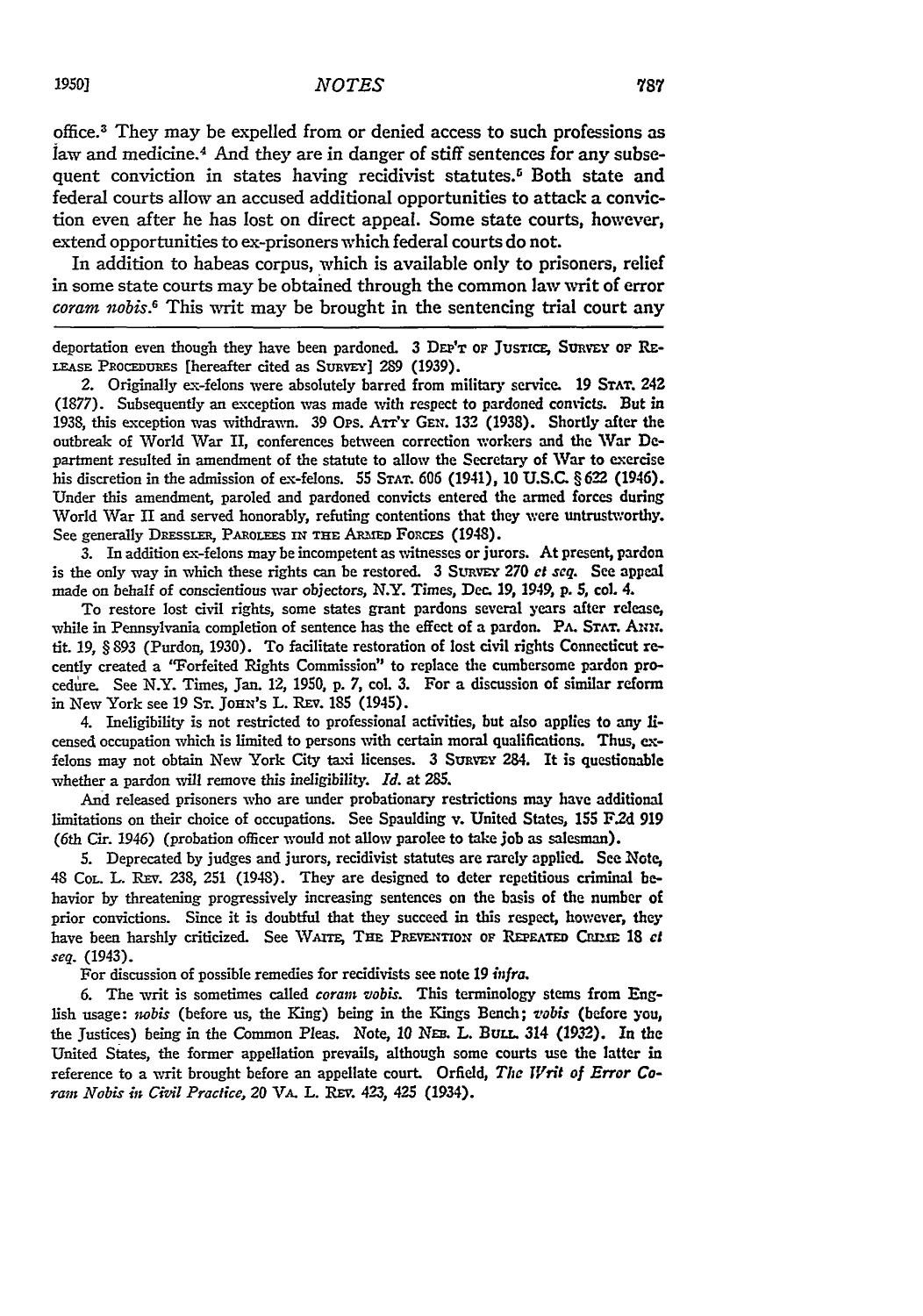time after judgment,<sup>7</sup> either by those in prison or by those who have served their time.<sup>8</sup> It can be used to vacate sentence on the basis of facts which, if known at time of trial, would have prevented the judgment.9 At one time the writ was of limited usefulness, since it generally covered only clerical errors, coverture, infancy, death of a party before judgment, and insanity at time of plea."0 But state courts have gradually extended these limited grounds to include guilty pleas obtained through fraud, duress, or mistake; **11** convictions based on perjured testimony; 12 and deprivation of right to coun $sel<sup>13</sup>$ 

7. Courts have disagreed on the availability of the writ after the contested judgment has been affirmed on appeal. Those denying availability usually did so on the ground that the appeal deprived the trial court of jurisdiction by removing the record to the appellate court. But this rationale is rapidly falling into disfavor and a strong majority of courts now hold that the writ is available even after appeal. See Note, 145 A.L.R. 818 (1943). While sanctioning issuance after affirmance, some courts require that permission to apply to the trial court must first be obtained from the affirming **ap**pellate court. *Ibid.* E.g., Strang v. United States, 53 F.2d **820** (5th Cir. 1931).

At common law, issuance was entirely at the trial court's discretion, but modern cases allow appellate review of denial by the trial court. See ORFIELD, CRIMINAL PRO-CEDURE FROM ARREST TO APPEAL 524 (1947).

*8. E.g.,* State *ex rel.* Lopez v. Killigrew, 202 Ind. 397, 174 N.E. **808** (1931) (released) ; Bojinoff v. People, 299 N.Y. 145, 85 N.E.2d **909** (1949) (confined) **;** Matter **of** Hogan v. Court of General Sessions, **296** N.Y. *1,* 68 N.E.2d 849 (1946) (released).

9. The writ at one time was available in both civil and criminal proceedings as an extension of the trial court's power to modify judgments at subsequent terms. It is generally held to have been superseded in civil cases by statutory motion, such as a **mo**tion to vacate. See Orfield, *The Writ of Error Coram Nobis in Civil Practice,* 20 **VA.** L. REV. 423, 426 (1934). For discussions of the origin and development of the writ see Freedman, *The Writ of Error Coram Nobis*, 3 TEMP. L.Q. 365 (1929) ; Moore & Rogers, *Federal Relief from Civil Judgments,* **55** YALE L.J. 623, 669 *et seq.* (1946) **;** Comment, 34 CORNELL L.Q. 596, 598 (1949); 37 HARV. L. REV. 744 (1924).

10. See sources cited in note 9 *supra.* See also Notes, 10 A.L.R. 526, 648 (1921) (clerical errors) ; 121 A.L.R. 267 (1939) (convicted when insane).

11. *E.g.,* Dobosky v. State, 183 Ind. 488, 109 N.E. 742 (1915); Sanders **v.** State, **85** Ind. **318** (1882) ; State v. Calhoun, 50 Kan. 523, **32** Pac. 38 (1893). See Note, 30 A.L.R. 686 (1924).

*12. E.g.,* Skipper v. Schumacher, 124 Fla. 384, 169 So. 58 (1936) ; People v. Dabbs, *372* Ill. *160,* 23 N.E.2d 343 (1939).

**13.** *E.g.,* Bojinoff v. People, 299 N.Y. 145, 85 N.E.2d 909 (1949); *see* Fluty v. State, 224 Ind. **652,** 71 **N.E2d 565** (1947), 45 MICH. L. REv, 1049. Discussion of other possible grounds is found in ORFIELD, CRIMINAL PROCEDURE FROM ARREST TO APPEAL 522 et *seq.* (1947).

The prevailing view is that the writ is not available for newly discovered evidence, 24 Col. L. REV. 797 (1924); Note, 33 A.L.R. 84 (1924). But an increasing minority of courts either allow such use or indicate that they would in exceptional circumstances. See George v. State, 211 Ind. 429, 439, 6 N.E.2d 336, 340 (1937) (if evidence is of such conclusive nature that the judgment was "not right upon the merits"); Anderson v. Buchanan, 292 Ky. 810, 168 S.W.2d 48 (1943), 32 Ky. L.J. 296 (1944). *But cf.* Jones v. Commonwealth; *269* Ky. 779, 108 S.W.2d 816 (1937), 31 Ky. L.J. 86 (1942).

For discussion of the need in the federal courts for a motion for a new trial based on newly discovered evidence, without time limit, see note 30 *infra.*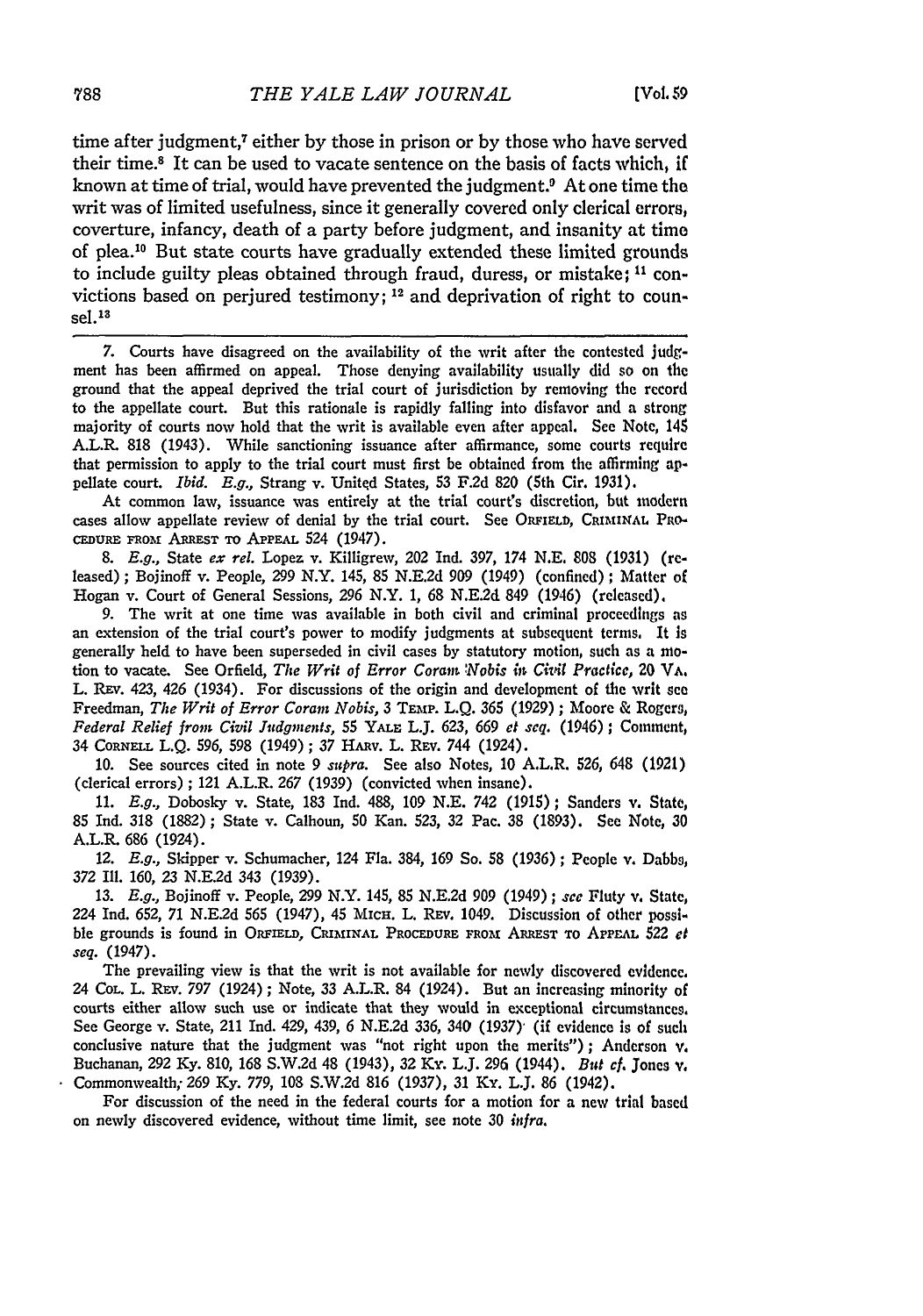Insofar as prisoners are concerned, opportunities for relief in the federal courts are comparably broad. Under Section 2255 of the new Judicial Code, prisoners may move the sentencing trial court for relief on the grounds *inter alia* that the court lacked jurisdiction or that the trial procedure violated the Constitution. 14 This Section generally replaces habeas corpus by providing that habeas may be used only if the new motion is "inadequate or ineffective to test the legality" of imprisonment.<sup>15</sup> If available, habeas is brought in the court of the district of confinement. Theoretically, it is effective only against judgments rendered without "jurisdiction." But the courts have so expanded the common law concept of "jurisdictional" defects that actually a prisoner can use the habeas writ against any judgment which violates due process or fairness in criminal proceedings.<sup>16</sup> In fact, recent decisions by-pass the outmoded concept of jurisdiction and treat directly the constitutional issues involved.<sup>17</sup> Thus, the modern habeas writ and the motion under Section 2255 are substantive equivalents.

Except for the "remedy" of executive pardon,<sup>18</sup> however, federal proced-

14. Available only to prisoners under sentence of a court created by Congress, the full grounds for § 2255 are "that the sentence was imposed in violation of the Constitution or laws of the United States, or that the court was without jurisdiction to impose such sentence, or that the sentence was in excess of the maximum authorized by law, or is otherwise subject to collateral attack **. . ."** 28 U.S.C. **§2255** (Supp. 1949), as amended, 28 **U.S.C.A. §2255** (Supp. 1949). For a discussion of the section's legislative history see United States v. Calp, **83** F. Supp. **152 (D. Md.** 1949).

**15.** "An application for a writ of habeas corpus in behalf of a prisoner who is authorized to apply for relief by motion pursuant to this section, shall not be entertained **if** it appears that the applicant has failed to apply for relief, by motion, to the court which sentenced him, or that such court has denied him relief, unless it also appears that the remedy by motion is inadequate or ineffective to test the legality of his detention." 28 **U.S.C.** §2255 (Supp. 1949), as amended, **28 U.S.C.A. §2255** (Supp. 1949). This limitation on the use of habeas seems to be the purpose for which §2255 was passed. See Parker, *Limiting the Abtse of Habeas Corpus,* **8** F.R.D. 171, 175 (1949).

Since § **2255** only covers prisoners sentenced **by** a court created **by** act of Congress, habeas still can be used to attack a court-martial conviction. But the existence of additional cases in which federal prisoners may still use the habeas writ is problematical, since the scope of **§ 2255** is as broad as the present scope of habeas. One court has **held** that if the sentencing court is far away from the district of confinement, the excessive time involved in obtaining a hearing under § **2255** makes the remedy inadequate, and therefore justifies use of habeas. See Stidham v. Swope, 82 F. Supp. **931 (D.** Cal. 1949) (sentencing court, Missouri; confinement, Alcatraz).

16. For an excellent discussion of the expansion of habeas in terms of contemporary attitudes toward criminal administration see Note, 61 HARV. L. REV. 657 (1948). See also Note, 24 CoRNELL L.Q. 270 (1939).

*17. See* Sunal v. Large, **332** U.S. 174, **182,** 187 (1947) **;** Valey v. Johnston, 316 U.S. 101, 104-5 (1942) **;** Bowen v. Johnston, **306** U.S. **19,** 24 (1939).

18. While pardons may be granted any time after commission of a crime, practically all are granted after conviction and most of those only after service of sentence. In 1935, for example, **152** of 154 federal pardons were granted after completion of sentence. 1 SURVEY 25 n.9.

When claims of unjust conviction do not fit within existing judicial remedies, peti-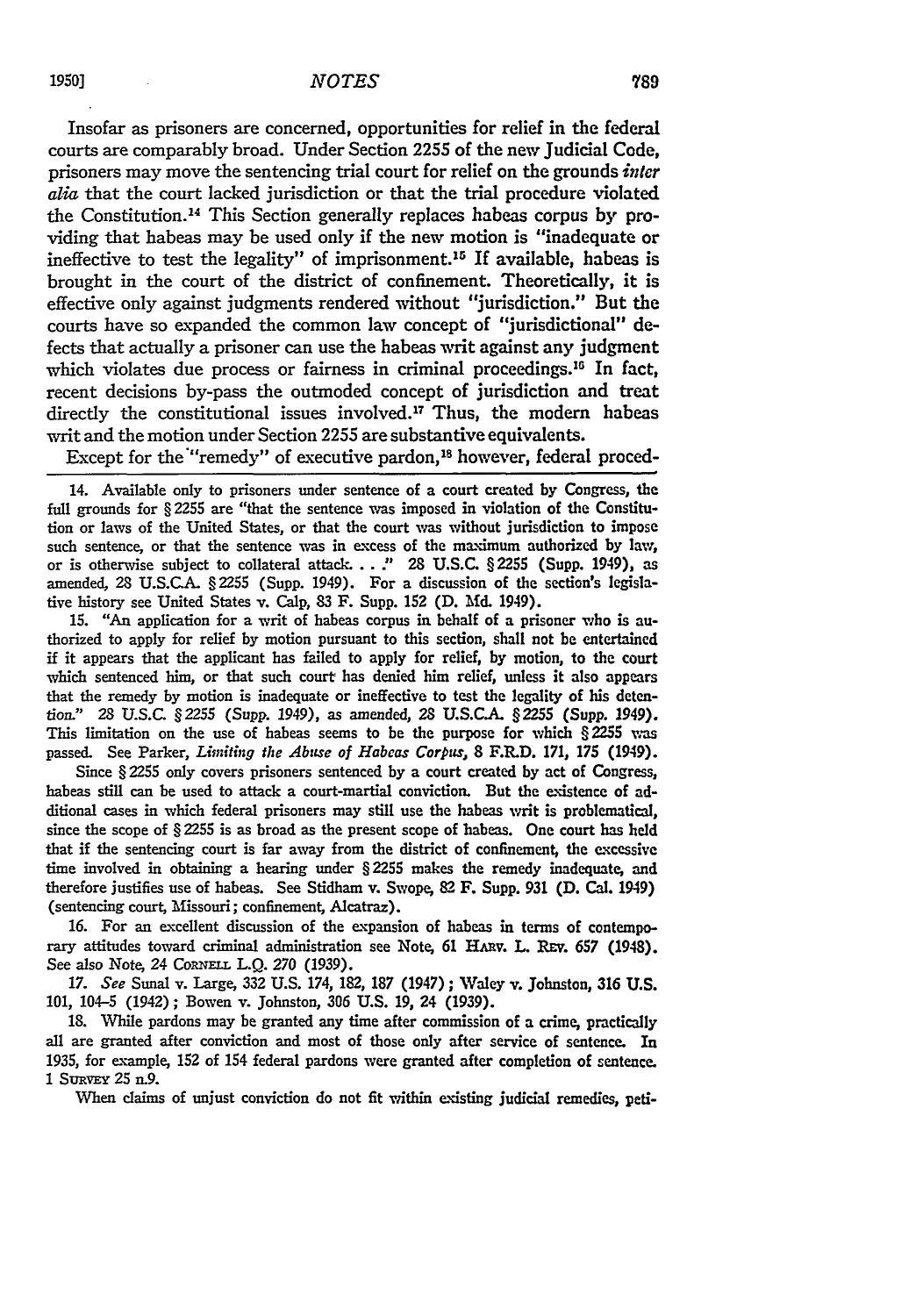ure provides no method by which persons who have served their time can upset unjust convictions.<sup>19</sup> This discrimination against the ex-prisoner is neither reasonable nor fair. Through lack of funds or ignorance of their rights, many prisoners are unable to attack their convictions effectively until after release. There is no reason why the end of incarceration should cut off their chance to end the other disabilities of a felony conviction.<sup>20</sup>

The most obvious method of giving ex-prisoners the same protection as prisoners is to amend Section 2255 of the Code to include former convicts. But in lieu of statutory amendment, the federal courts might themselves provide relief by installing *coram nobis* or its equivalent. While the writ

tioners are referred to the pardoning power as their only solution. See, *e.g.,* Reid v. United States, 149 F.2d **334** (5th Cir. 1945) ; Kelley v. United States, **138** F.2d 489, 492 (9th Cir. 1943) (concurring opinion). But since a pardon does not necessarily establish innocence, the former convict's name is not fully "cleared." His civil rights such as voting and holding office are restored, and he becomes competent to serve as a juror or witness; but he cannot regain forfeited offices, the conviction may still be counted under an habitual criminal statute, and he may not be reinstated to a lost profession. See **3** SuRvEY 293.

19. See Note, 24 CORNELL L.Q. 270 (1939). Moreover, habeas will not even **lie** during a probationary parole period. Van Meter v. Sanford, 99 F.2d 511 (5th Cir. 1938). It is also doubtful if relief is available to incarcerated recidivists who want to attack prior convictions. They sometimes have been told that such objection should have been raised when they were sentenced as second offenders, and that failure to do so bars further review. *See* Gayes v. New York, **332** U.S. 145, 149 (1947), criticized in [1948] Wis. L. Rv. 235; United States v. Moore, **166** F.2d **102** (7th Cir. 1948). *But cf.* United States v. Steese, 144 F.2d 439 **(3d** Cir. 1944).

It has been suggested that state prisoners serving an increased sentence based on a prior federal conviction may attack the prior conviction by applying for habeas corpus in the state courts. *See* United States v. Rockower, 171 F.2d 423, *426* **(2d** Cir. 1948). However, habeas is only available against judgments which illegally restrain the liberty of the petitioner. Having served the prior sentence he is no longer "restrained" by it. Habeas might be allowed, if at all, only after the petitioner had served the length of time he would have had to were it not for the prior conviction. Also, habeas might be allowed in attacking the sentence under the second conviction on the ground that since the sentence-was based on a prior judgment which was void, the court lacked jurisdiction.

Even assuming the availability of habeas, the writ appears to be of questionable value in situations involving prior federal convictions. The dictum in the Rockower case, *supra,* is based on People *ex rel.* Harrison v. Jackson, **298** N.Y. **219, 82 N.E.2d** 14 (1948), which involved two convictions rendered **by** courts of the same state. The *Rockower* dictum may be acceptable where only state court judgments are challenged. But state court habeas petitions which question the validity of a prior federal conviction would create difficult jurisdictional problems. See treatment in Des Moines Navigation & R. Co. v. Iowa Homestead Co., **123 U.S. 552** (1887) (collateral attack on federal civil judgment in a state court). Allowing attack by *corarn nobis* in the federal court which rendered the prior sentence would eliminate these difficulties.

20. See Roberts v. United States, 158 F.2d 150 (4th Cir. 1946) ; State *cx rel.* Lopez v. Killigrew, 202 Ind. 397, 174 N.E. 808 (1931). *But see* Tinkoff v. United States, **<sup>129</sup>** F.2d 21, 23 (7th Cir. 1942).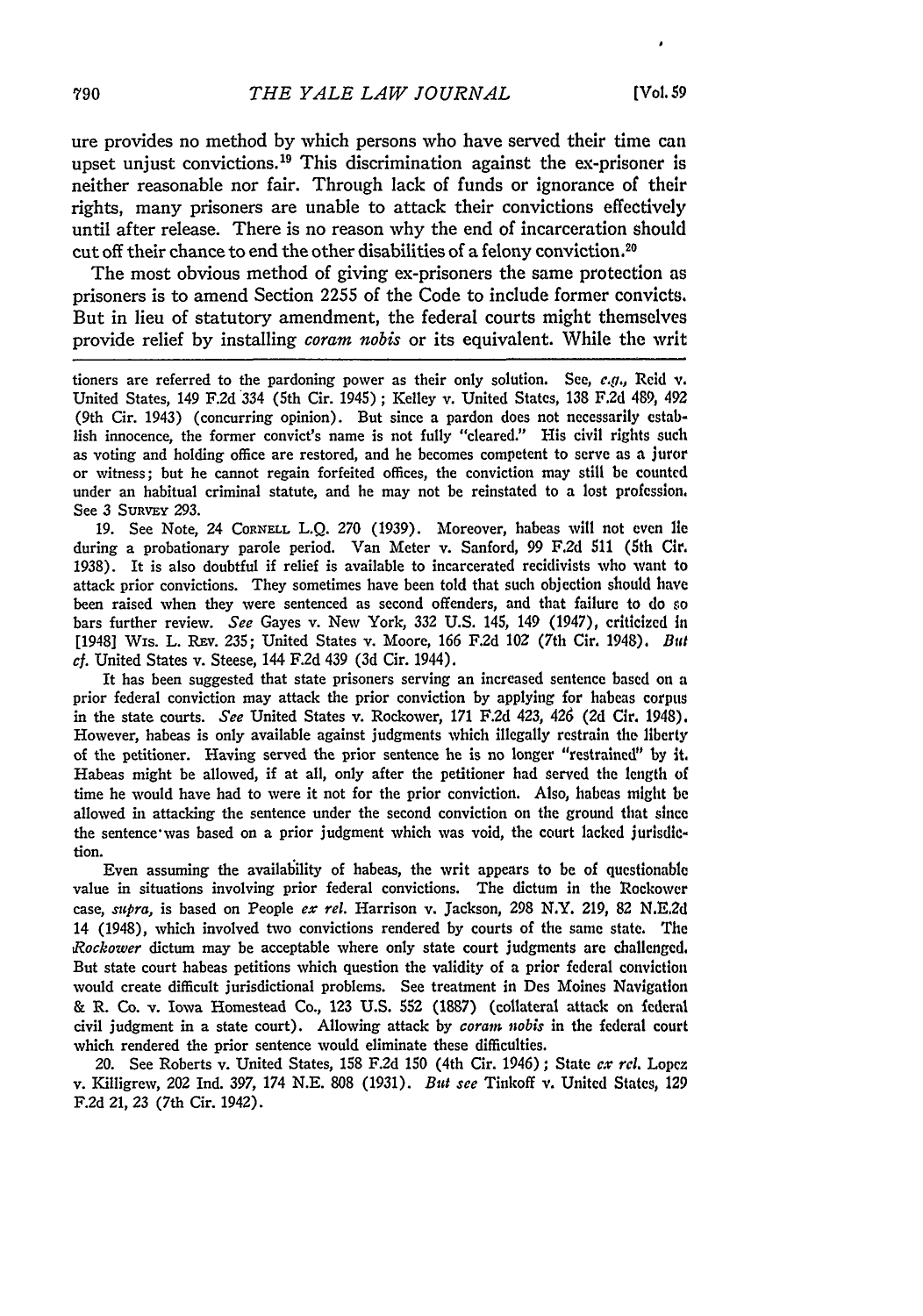has definitely been abolished from federal civil procedure,<sup>21</sup> its availability in criminal procedure has been left open by both the Federal Rules of Criminal Procedure and the new Judicial Code. A preliminary draft of the Rules specifically states that they make no provision regarding coram nobis, and that the power of courts to grant relief not provided for in the rules is left intact.22 And while a revisor's note to Section 2255 asserts that the section "restates, clarifies, and simplifies the procedure in the nature of the ancient writ of error coram nobis,"<sup>23</sup> actually the section adopts only part of its procedural characteristics.<sup>24</sup>

Although the Supreme Court has declined to rule on the availability of *coram nobis* in federal courts,<sup>25</sup> use of the writ in lower federal courts has recently increased. Some courts have heard and granted hearings on motions in the nature of *coram nobis*;<sup>26</sup> others have escaped ruling on the

22. "No express provision is made with respect either to providing for relief or to barring relief under the common law writ of error coram nobis ... [nor is the] existing power of the court to grant any type of relief from judgments or orders which is not expressly provided for in the rules [limited]." FED. R. CRIM. P., SECOND PRELEM-**NARY** DRAr, Note to rule 35, p. 131 (Feb. 1944).

23. 28 U.S.C. §2255 (Supp. 1949).

24. The only procedural similarity is that motions under § 2255 and coram *nobis* are both brought in the sentencing trial court. There similarity ends: Section **2255** is only available to confined persons, see note 14 *supra,* while coram *nobis* is available to persons in or out of confinement, see note 8 *supra.*

The meaning of the Revisor's note is not clear. In view of the broad statement in the draft of the Rules, it does not seem that coran *nobis* was abolished. In United States v. Rockower, **171 F2d** 423, 425 (2d Cir. 1948), the second circuit specifically declared that the question was not answered by the Code or **by** the Federal Rules.

25. United States v. Mayer, **235** U.S. **55,** 69 (1914): "[E]ven if it **be** assumed that in the case of errors in certain matters of fact, the district courts may exercise in criminal cases-as an incident to their powers expressly granted-a correctional jurisdiction at subsequent terms analogous to that exercised at common law on writs of error *coram*  $nobis...$  as to which we express no opinion, that authority would not reach the present case [prejudicial misconduct of a United States Attorney and concealed bias of juror on voir dire examination]." The Court then said that this power existed, if at all, only "in those cases where the errors were of the most fundamental character, that is, such as rendered the proceeding itself irregular and invalid." *But cf.* Waley v. Johnston, 316 U.S. 101, 105 (1942) (approves existence by implication).

26. Allen v. United States, **162** F.2d **193** (6th Cir. 1947) (insanity at time of plea); Roberts v. United States, 158 F2d **150** (4th Cir. 1946) (mental incompetence to plead, denial of counsel) ; Garrison v. United States, 154 F.2d **106** (5th Cir. 1946) (material witnesses perjured testimony); United States v. Steese, 144 F.2d 439 **(3d** Cir. 1944) (denial of counsel) ; United States v. Mahoney, 43 F. Supp. 943 (W.D. La. 1942) (denial of counsel). The writ has been granted even in the face of strong government denial of its existence. See United States v. Monjar, 64 F. Supp. 746 **(D.** Del. 1945).

While admitting the existence of the writ, some courts have denied issuance on the basis that the grounds asserted did not come within the dictum in the  $Mayer$  case, quoted note **25** *supra,* or that petitioners failed to substantiate their allegations. See Barber v. United States, 142 F.2d 805 (4th Cir. 1944) (denied time to obtain evidence); Meri-

<sup>21.</sup> **FED.** R. Civ. P. 60(b).